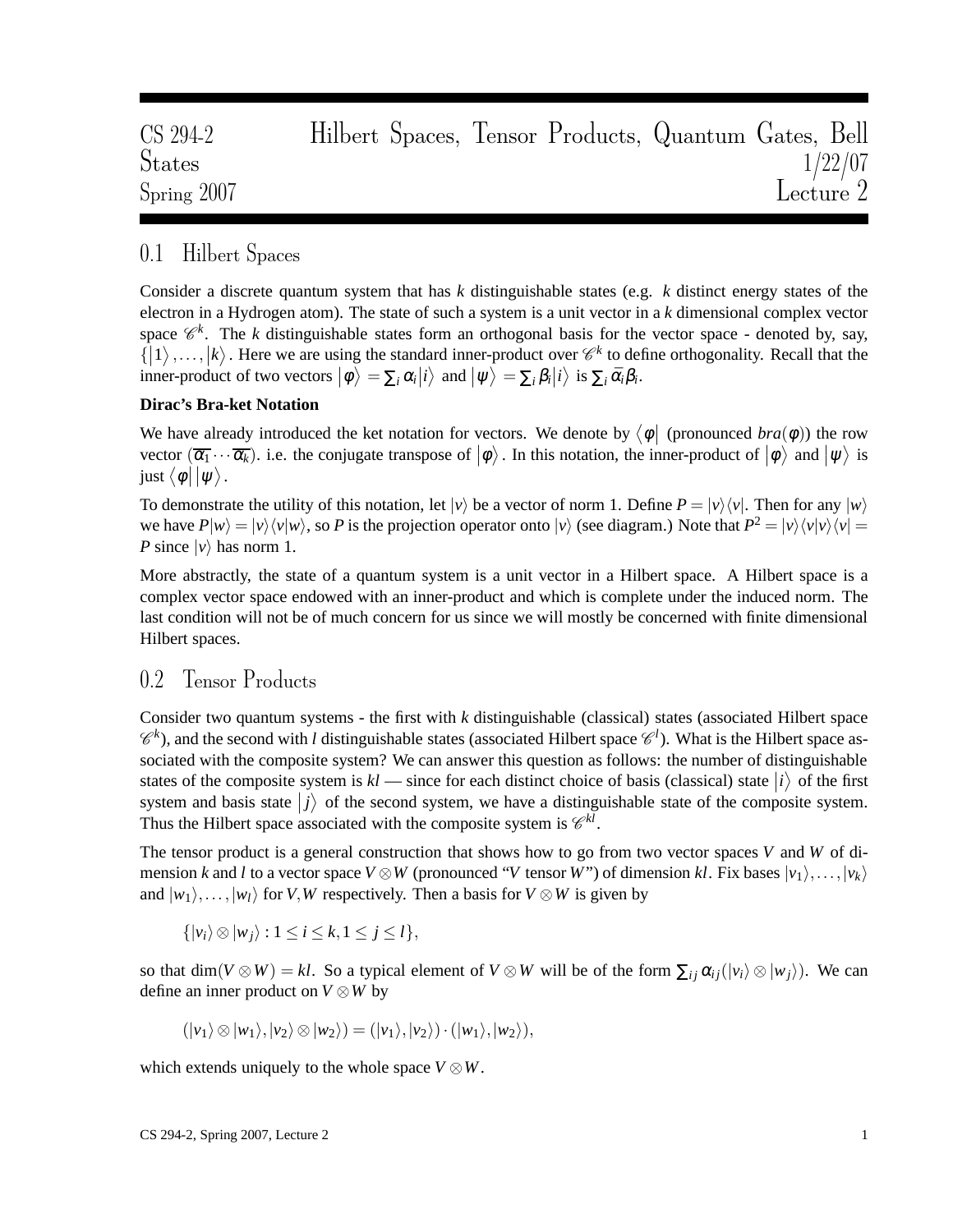For example, consider  $V = \mathcal{C}^2 \otimes \mathcal{C}^2$ . *V* is a Hilbert space of dimension 4, so  $V \cong \mathcal{C}^4$ . So we can write  $|00\rangle$ alternatively as  $|0\rangle \otimes |0\rangle$ . More generally, for *n* qubits we have  $\mathcal{C}^2 \otimes \cdots$  (*n* times)  $\otimes \cdots \mathcal{C}^2 \cong \mathcal{C}^{2^n}$ . A typical element of this space is of the form

$$
\sum_{x\in\{0,1\}^n}\alpha_x|x\rangle.
$$

### 0.3 The Significance of Tensor Products

Classically, if we put together a subsystem that stores *k* bits of information with one that stores *l* bits of information, the total capacity of the composite system is  $k + l$  bits. Or put another way, if k bits of information are required to describe the state of the first subsystem and *l* bits to describe the second, then  $k+l$ bits suffice to describe the composite system.

From this viewpoint, the situation with quantum systems is extremely paradoxical. We need *k* complex numbers to describe the state of a k-level quantum system. Now consider a system that consists of a k-level subsystem and an l-level subsystem. To describe the composite system we need *kl* complex numbers. If the state of the system was known to be a tensor product state  $|\phi\rangle \otimes |\psi\rangle$  then only  $k+l$  complex numbers would suffice. It follows that most states of the composite system are not tensor product states. They are entangled states. This brings up another question: one might wonder where nature finds the extra storage space when we put these two subsystems together.

An extreme case of this phenomenon occurs when we consider an *n* qubit quantum system. The Hilbert space associated with this system is the n-fold tensor product of  $\mathcal{C}^2 = \mathcal{C}^{2^n}$ . Thus nature must "remember" of 2*<sup>n</sup>* complex numbers to keep track of the state of an *n* qubit system. For modest values of *n* of a few hundred,  $2^n$  is larger than estimates on the number of elementary particles in the Universe.

This is the fundamental property of quantum systems that is used in quantum information processing.

Finally, note that when we actually a measure an *n*-qubit quantum state, we see only an *n*-bit string - so we can recover from the system only  $n$ , rather than  $2^n$ , bits of information.

#### 0.4 Unitary Operators

The final postulate of quantum physics states that the evolution of a quantum system is necessarily unitary. Intuitively, a unitary transformation is a rigid body rotation (or reflection) of the Hilbert space, thus resulting in a transformation of the state vector that doesn't change its length.

Suppose we have a *k*-state quantum system. Then a unitary transformation over the space is a linear transformation that can be specified by a  $k \times k$  matrix *U* with complex entries that satisfies  $U^{-1} = U^{\dagger}$ . For example, for an op erator on  $\mathscr{C}^2$ ,

$$
U = \begin{pmatrix} a & b \\ c & d \end{pmatrix} \Rightarrow U^{\dagger} = \begin{pmatrix} \bar{a} & \bar{c} \\ \bar{b} & \bar{d} \end{pmatrix} .
$$

It is easily verified that the composition of two unitary transformations is also unitary (Proof: *U*,*V* unitary, then  $(UV)^{\dagger} = V^{\dagger}U^{\dagger} = V^{-1}U^{-1} = (UV)^{-1}$ .

Some properies of a unitary transformation *U*:

- The rows of *U* form an orthonormal basis.
- The columns of *U* form an orthonormal basis.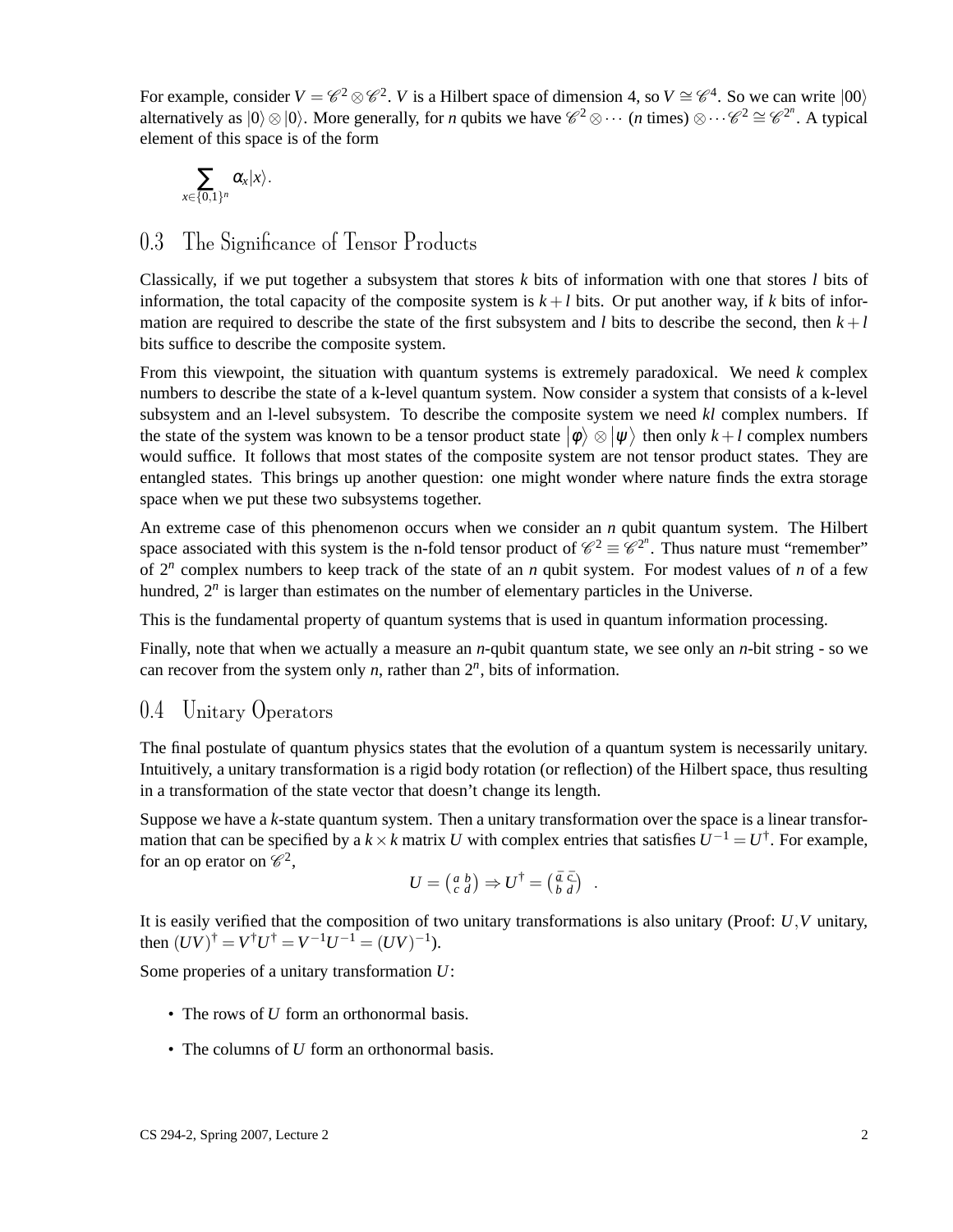- *U* preserves inner products, i.e. the inner product between  $|u\rangle$  and  $|v\rangle$  is the same as the inner product between  $U|u\rangle$  and  $U|v\rangle$ . The latter quantity can be written as  $\langle v|U^{\dagger}U|w\rangle = \langle v|w\rangle$ . Therefore, *U* preserves norms and angles (up to sign).
- The eigenvalues of *U* are all of the form  $e^{i\theta}$  (since *U* is length-preserving, i.e.,  $(\vec{v}, \vec{v}) = (U\vec{v}, U\vec{v})$ ).
- *U* can be diagonalized into the form

 $\sqrt{ }$  $\overline{\phantom{a}}$  $e^{i\theta_1}$  0 ··· 0  $0 \quad \therefore \quad \therefore \quad 0$ . . . . . . . . . . . . 0  $\cdots$  0  $e^{i\theta_k}$  $\setminus$  $\begin{array}{c} \hline \end{array}$ 

# 0.5 Quantum Gates

We give some examples of simple unitary transforms, or "quantum gates."

Some quantum gates with one qubit:

• Hadamard Gate. Can be viewed as a reflection around  $\pi/8$ , or a rotation around  $\pi/4$  followed by a reflection.

$$
H = \frac{1}{\sqrt{2}} \begin{pmatrix} 1 & 1 \\ 1 & -1 \end{pmatrix}
$$

The Hadamard Gate is one of the most important gates. Note that  $H^{\dagger} = H$  – since *H* is real and symmetric – and  $H^2 = I$ .

• Rotation Gate. This rotates the plane by  $\theta$ .

$$
U = \left(\begin{array}{cc} \cos\theta & -\sin\theta \\ \sin\theta & \cos\theta \end{array}\right)
$$

• NOT Gate. This flips a bit from 0 to 1 and vice versa.

$$
NOT = \begin{pmatrix} 0 & 1 \\ 1 & 0 \end{pmatrix}
$$

• Phase Flip.

$$
Z = \left(\begin{array}{cc} 1 & 0 \\ 0 & -1 \end{array}\right)
$$

The phase flip is a NOT gate acting in the  $|+\rangle = \frac{1}{\sqrt{2}}$  $\frac{1}{2}(|0\rangle+|1\rangle), |-\rangle=\frac{1}{\sqrt{2}}$  $\frac{1}{2}(|0\rangle - |1\rangle)$  basis. Indeed,  $|Z|+\rangle = |-\rangle$  and  $|Z-\rangle = |+\rangle$ .

And a two-qubit quantum gate: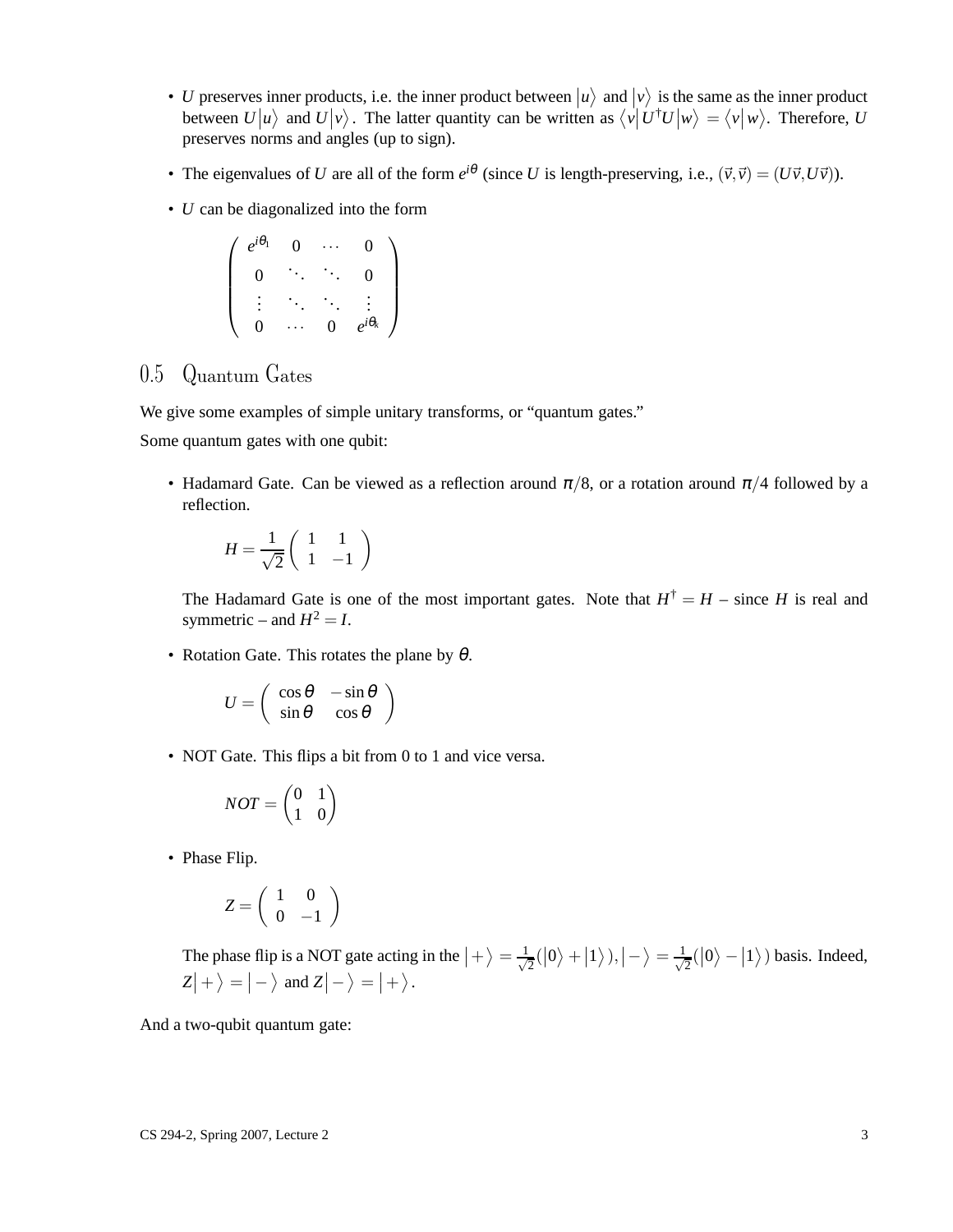• Controlled Not (CNOT).

$$
CNOT = \begin{pmatrix} 1 & 0 & 0 & 0 \\ 0 & 1 & 0 & 0 \\ 0 & 0 & 0 & 1 \\ 0 & 0 & 1 & 0 \end{pmatrix}
$$

The first bit of a CNOT gate is the "control bit;" the second is the "target bit." The control bit never changes, while the target bit flips if and only if the control bit is 1.

The CNOT gate is usually drawn as follows, with the control bit on top and the target bit on the bottom:



#### 0.6 Tensor product of operators

Suppose we have two quantum systems: a *k*-state system with associated Hilbert space *V* and a *l*-state system with associated Hilbert space *W*. Suppose we apply a unitary transformation *A* to the first system and *B* to the second system. What is the resulting transformation on the combined system  $V \otimes W$ ? To figure this out, let us first see how the combined transformation acts on basis states of  $V \otimes W$ . Consider a basis state  $|i\rangle \otimes {ket j$  where  $0 \le i \le k - 1$  and  $0 \le j \le l - 1$ . Since *A* is only acting on *V* and *B* only on *W*, this state is transformed to  $A|i\rangle \otimes B|j\rangle$ .

Suppose  $|v\rangle$  and  $|w\rangle$  are unentangled states on  $\mathcal{C}^m$  and  $\mathcal{C}^n$ , respectively. The state of the combined system is  $|v\rangle \otimes |w\rangle$  on  $\mathscr{C}^{mn}$ . If the unitary operator *A* is applied to the first subsystem, and *B* to the second subsystem, the combined state becomes  $A|\nu\rangle \otimes B|w\rangle$ .

In general, the two subsystems will be entangled with each other, so the combined state is not a tensorproduct state. We can still apply *A* to the first subsystem and *B* to the second subsystem. This gives the operator  $A \otimes B$  on the combined system, defined on entangled states by linearly extending its action on unentangled states.

(For example, 
$$
(A \otimes B)(|0\rangle \otimes |0\rangle) = A|0\rangle \otimes B|0\rangle
$$
.  $(A \otimes B)(|1\rangle \otimes |1\rangle) = A|1\rangle \otimes B|1\rangle$ . Therefore, we define  $(A \otimes B)(\frac{1}{\sqrt{2}}|00\rangle + \frac{1}{\sqrt{2}}|11\rangle)$  to be  $\frac{1}{\sqrt{2}}(A \otimes B)|00\rangle + \frac{1}{\sqrt{2}}(A \otimes B)|11\rangle = \frac{1}{\sqrt{2}}(A|0\rangle \otimes B|0\rangle + A|1\rangle \otimes B|1\rangle)$ .)

Let  $|e_1\rangle, \ldots, |e_m\rangle$  be a basis for the first subsystem, and write  $A = \sum_{i,j=1}^m a_{ij} |e_i\rangle\langle e_j|$  (the *i*, *j*th element of *A* is  $a_{ij}$ ). Let  $|f_1\rangle, \ldots, |f_n\rangle$  be a basis for the second subsystem, and write  $B = \sum_{k,l=1}^n b_{kl} |f_k\rangle \langle f_l|$ . Then a basis for the combined system is  $|e_i\rangle \otimes |f_j\rangle$ , for  $i = 1, ..., m$  and  $j = 1, ..., n$ . The operator  $A \otimes B$  is

$$
A \otimes B = \left(\sum_{ij} a_{ij} |e_i\rangle\langle e_j| \right) \otimes \left(\sum_{kl} b_{kl} |f_k\rangle\langle f_l| \right)
$$
  
= 
$$
\sum_{ijkl} a_{ij} b_{kl} |e_i\rangle\langle e_j| \otimes |f_k\rangle\langle f_l|
$$
  
= 
$$
\sum_{ijkl} a_{ij} b_{kl} (|e_i\rangle \otimes |f_k\rangle) (\langle e_j| \otimes \langle f_l|) .
$$

Therefore the  $(i, k), (j, l)$ th element of  $A \otimes B$  is  $a_{ij}b_{kl}$ . If we order the basis  $|e_i\rangle \otimes |f_j\rangle$  lexicographically, then the matrix for  $A \otimes B$  is